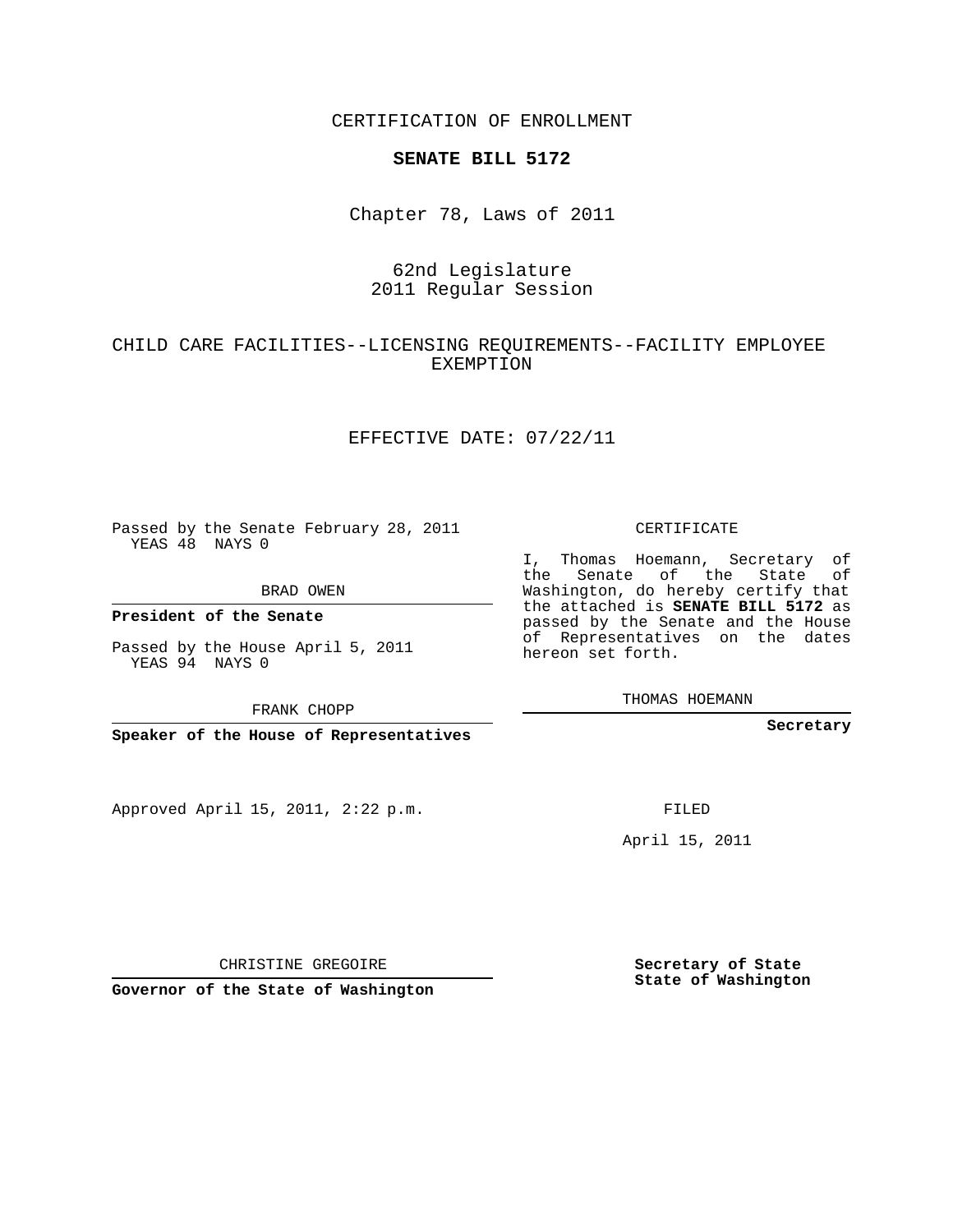# **SENATE BILL 5172** \_\_\_\_\_\_\_\_\_\_\_\_\_\_\_\_\_\_\_\_\_\_\_\_\_\_\_\_\_\_\_\_\_\_\_\_\_\_\_\_\_\_\_\_\_

\_\_\_\_\_\_\_\_\_\_\_\_\_\_\_\_\_\_\_\_\_\_\_\_\_\_\_\_\_\_\_\_\_\_\_\_\_\_\_\_\_\_\_\_\_

Passed Legislature - 2011 Regular Session

**State of Washington 62nd Legislature 2011 Regular Session**

**By** Senators Brown, Harper, Baumgartner, Kohl-Welles, Keiser, McAuliffe, and Kline

Read first time 01/17/11. Referred to Committee on Human Services & Corrections.

 AN ACT Relating to authorizing the use of short-term, on-site child care for the children of facility employees; and reenacting and amending RCW 43.215.010.

BE IT ENACTED BY THE LEGISLATURE OF THE STATE OF WASHINGTON:

 **Sec. 1.** RCW 43.215.010 and 2007 c 415 s 2 and 2007 c 394 s 2 are each reenacted and amended to read as follows:

 The definitions in this section apply throughout this chapter unless the context clearly requires otherwise.

 (1) "Agency" means any person, firm, partnership, association, corporation, or facility that provides child care and early learning services outside a child's own home and includes the following irrespective of whether there is compensation to the agency:

 (a) "Child day care center" means an agency that regularly provides child day care and early learning services for a group of children for periods of less than twenty-four hours;

 (b) "Early learning" includes but is not limited to programs and services for child care; state, federal, private, and nonprofit preschool; child care subsidies; child care resource and referral;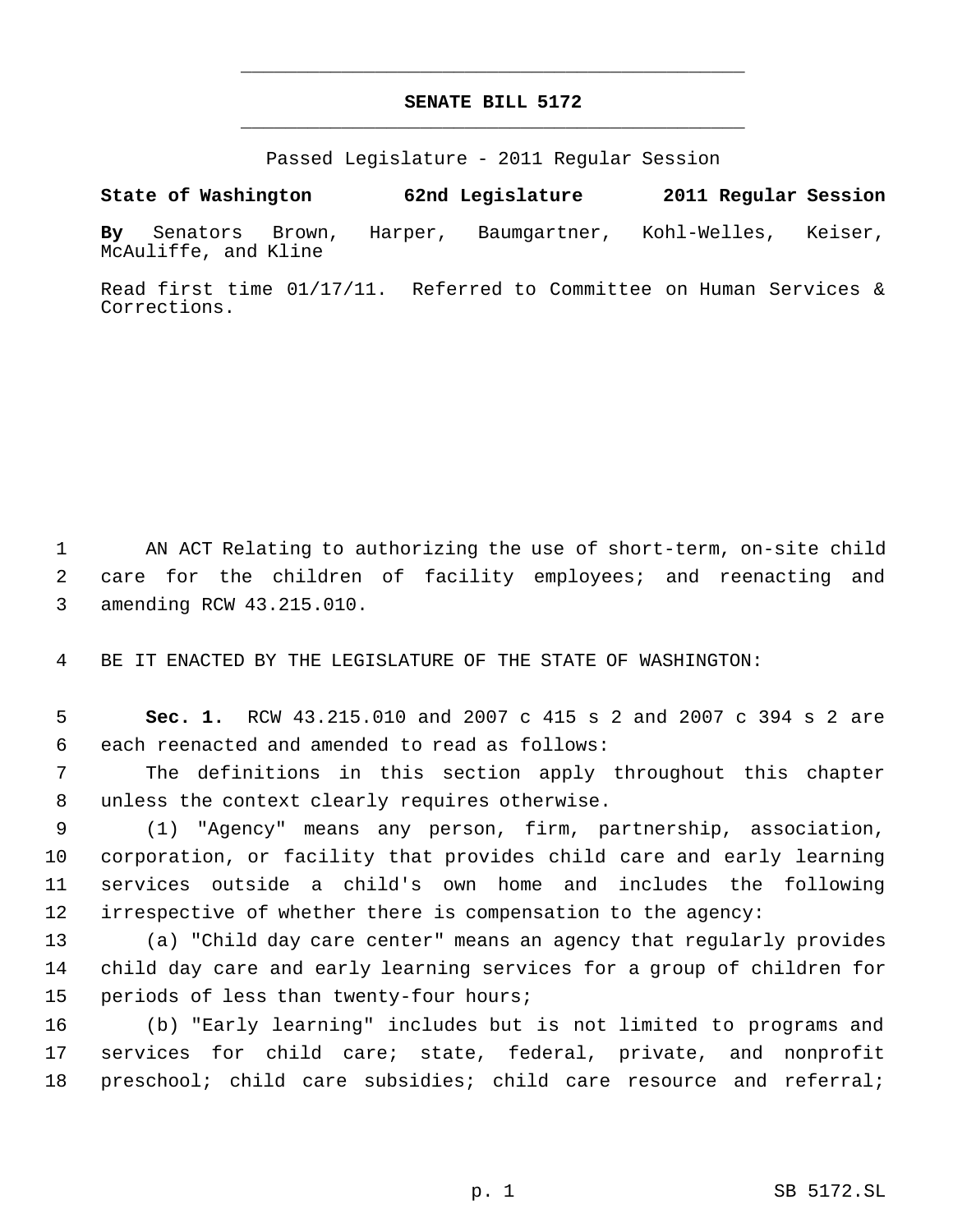parental education and support; and training and professional development for early learning professionals;

 (c) "Family day care provider" means a child day care provider who regularly provides child day care and early learning services for not more than twelve children in the provider's home in the family living quarters;

 (d) "Nongovernmental private-public partnership" means an entity registered as a nonprofit corporation in Washington state with a primary focus on early learning, school readiness, and parental support, and an ability to raise a minimum of five million dollars in contributions;

 (e) "Service provider" means the entity that operates a community facility.

(2) "Agency" does not include the following:

(a) Persons related to the child in the following ways:

 (i) Any blood relative, including those of half-blood, and including first cousins, nephews or nieces, and persons of preceding 18 generations as denoted by prefixes of grand, great, or great-great;

(ii) Stepfather, stepmother, stepbrother, and stepsister;

 (iii) A person who legally adopts a child or the child's parent as well as the natural and other legally adopted children of such persons, and other relatives of the adoptive parents in accordance with state law; or

 (iv) Spouses of any persons named in (i), (ii), or (iii) of this 25 subsection  $(2)(a)$ , even after the marriage is terminated;

(b) Persons who are legal guardians of the child;

 (c) Persons who care for a neighbor's or friend's child or children, with or without compensation, where the person providing care for periods of less than twenty-four hours does not conduct such activity on an ongoing, regularly scheduled basis for the purpose of engaging in business, which includes, but is not limited to, advertising such care;

 (d) Parents on a mutually cooperative basis exchange care of one another's children;

 (e) Nursery schools or kindergartens that are engaged primarily in educational work with preschool children and in which no child is enrolled on a regular basis for more than four hours per day;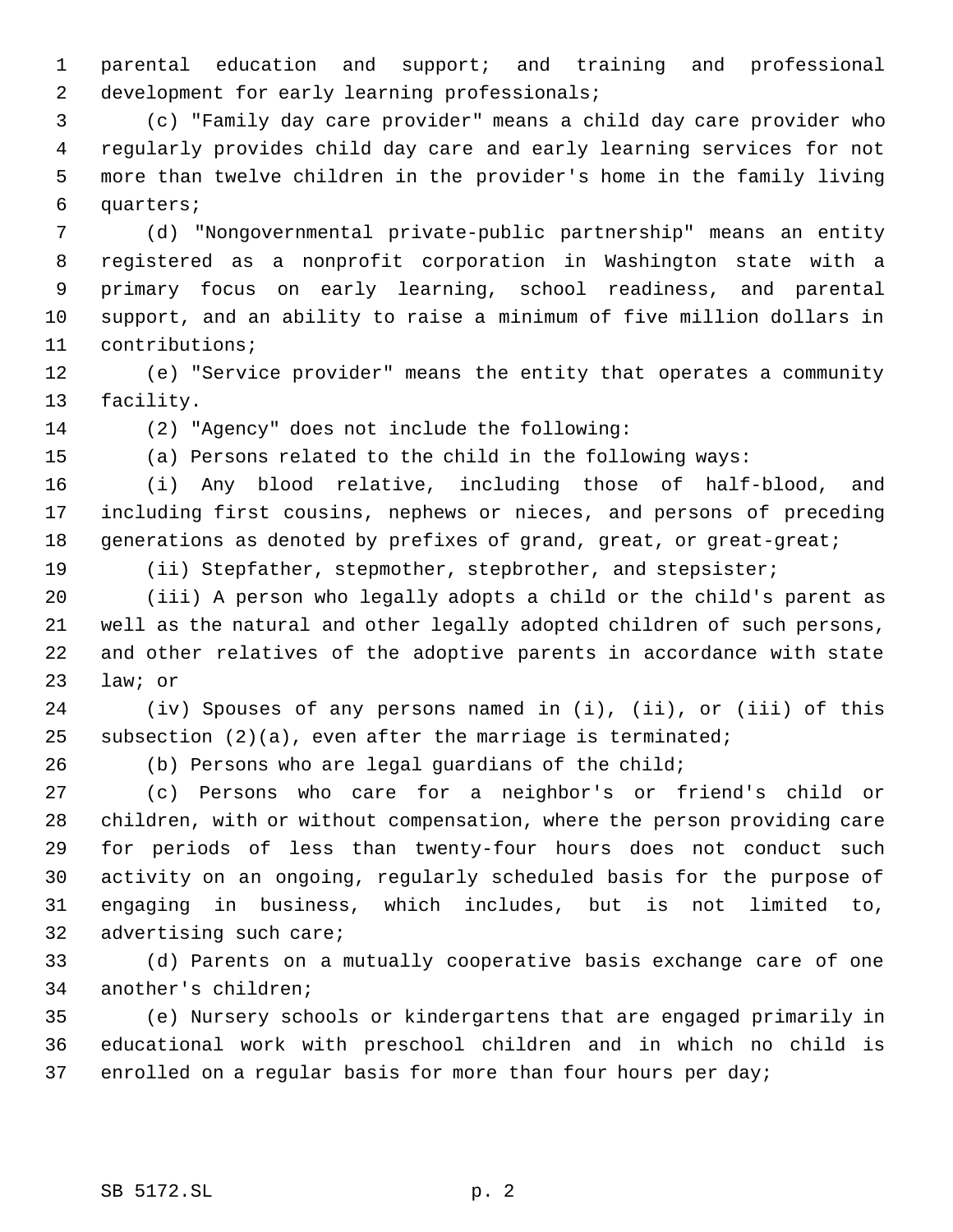(f) Schools, including boarding schools, that are engaged primarily in education, operate on a definite school year schedule, follow a stated academic curriculum, accept only school-age children, and do not accept custody of children;

 (g) Seasonal camps of three months' or less duration engaged primarily in recreational or educational activities;

7 (h) Facilities providing child care ((to children)) for periods of 8 less than twenty-four hours ((whose)) when a parent((s)) or legal 9 guardian of the child remains on the premises ((to participate)) of the 10 facility for the purpose of participating in:

11 (i) Activities other than employment; or

12 (ii) Employment of up to two hours per day when the facility is 13 operated by a nonprofit entity that also operates a licensed child care 14 program at the same facility in another location or at another 15 <u>facility;</u>

 (i) Any agency having been in operation in this state ten years before June 8, 1967, and not seeking or accepting moneys or assistance from any state or federal agency, and is supported in part by an endowment or trust fund;

 (j) An agency operated by any unit of local, state, or federal government or an agency, located within the boundaries of a federally recognized Indian reservation, licensed by the Indian tribe;

 (k) An agency located on a federal military reservation, except where the military authorities request that such agency be subject to the licensing requirements of this chapter;

 (l) An agency that offers early learning and support services, such as parent education, and does not provide child care services on a regular basis.

 (3) "Applicant" means a person who requests or seeks employment in an agency.

(4) "Department" means the department of early learning.

(5) "Director" means the director of the department.

 (6) "Employer" means a person or business that engages the services of one or more people, especially for wages or salary to work in an agency.

 (7) "Enforcement action" means denial, suspension, revocation, modification, or nonrenewal of a license pursuant to RCW 43.215.300(1)